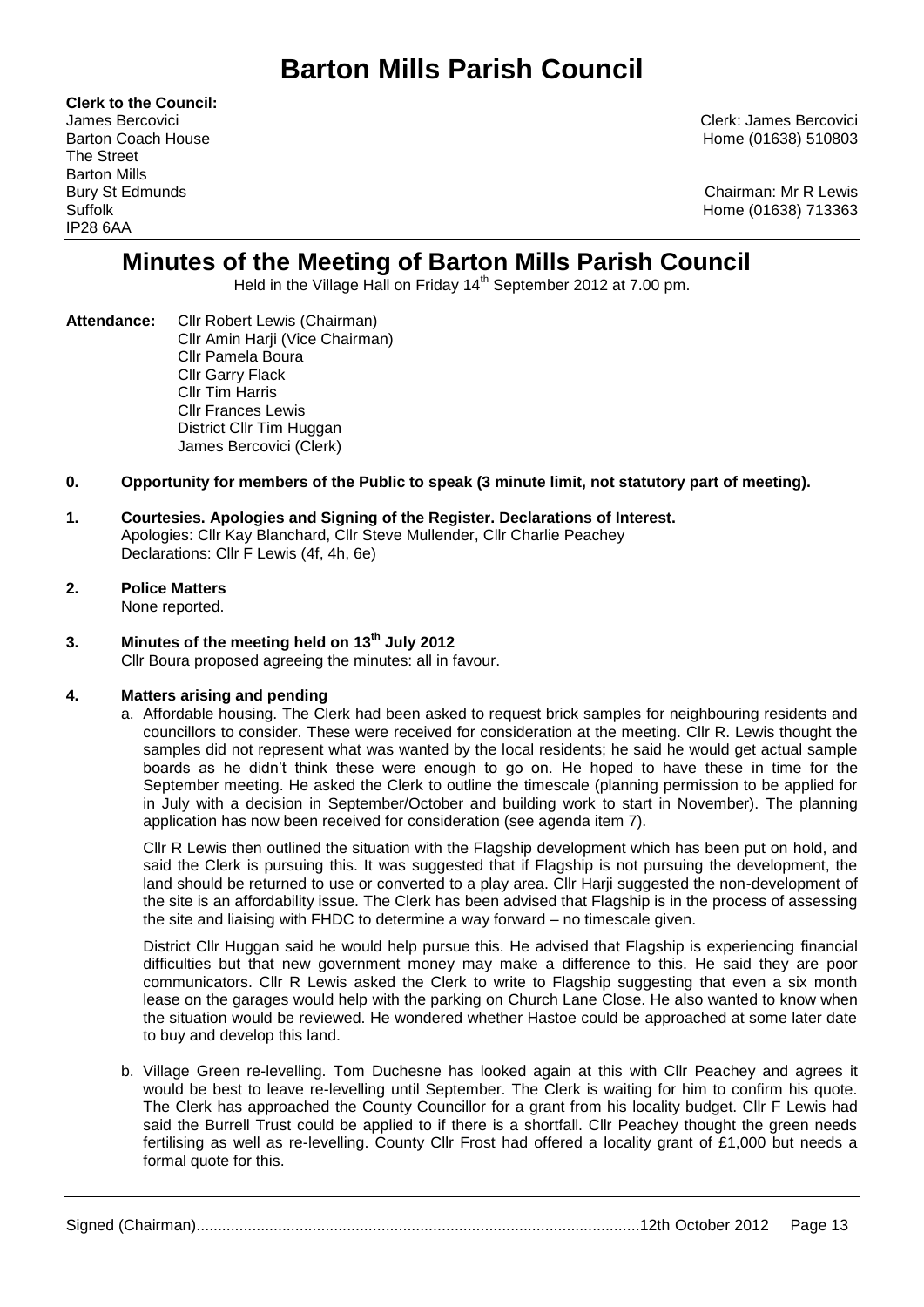- c. Diamond Jubilee 2012. Tree bench the Clerk had some quotes for a teak circular bench. Cllr R Lewis said he would look into costings for a metal bench. County Cllr Frost has enquired when the council wants to hold the formal opening of the tree. It was decided that the installation of a bench and the opening would be best delayed until the spring. The Clerk had obtained a quote of £1400 for a metal bench; Cllr Boura preferred metal but Cllr Harji thought wood looks better. Cllr R Lewis asked the Clerk to obtain a sketch of the proposed metal bench.
- d. Street lighting Work on the four replacement lights has been completed. Carillion had reported that one of the concrete lamp posts in Manor View is cracked and needs replacement with medium priority (3-6 months). Pearce & Kemp has been asked to quote for this: awaiting quote.
- e. Emergency Planning. Cllr Blanchard had drafted a page for the Barton Miller to be included in the next issue.
- f. Website Cllr R Lewis had asked councillors to look at the website with a view to moving it forward. Cllr F Lewis said the churches were unhappy at being included with clubs and societies but Karl Benton had said there is no room for another section. She suggested some amendments to work round this obstacle. Cllr Harji suggested the category could be for places of worship. Cllr Blanchard said there is nothing about the W.I. on the website.

Cllr R Lewis said the website needs review but felt this is not the best use of the council's time, suggesting that a smaller group could meet periodically and report back. He said it is important to update the site regularly and to promote it well. Cllr Harji asked if it is used much; the Clerk said he would look into monitoring this.

Cllr F Lewis thought the church would be happy to be included under the heading "Organisations" rather than "Clubs & Societies", observing that two village trusts were also under that heading. She advised that the church was setting up its own website which could be linked to the village website.

Cllr R Lewis asked who would be in the working group: he volunteered, along with Cllr F Lewis and Cllr Harris as well as the Clerk.

- g. SALC report Cllr F Lewis attended the meeting and provided a report (filed with the minutes). The Clerk was asked to look into the programme offered by Fit Villages.
- h. Car boot sales. Cllr F Lewis mooted the idea of sharing sales between the various organisations but Cllr R Lewis didn't think it workable. He said he had chaired the meeting last year with representatives of the five organisations present. it was agreed to hold a meeting on Tuesday 13th November in the Church Room at 7pm. The Clerk said he would write to the organisations who usually showed interest in this.
- i. Parking Cllr F Lewis suggests a light should be installed over the gates into the field and a notice to indicate extra parking spaces. Cllr Boura said £2,000 had been budgeted this year. Cllr R Lewis asked what sort of light was wanted. After some discussion it was agreed to investigate solar lighting to illuminate a sign and the Clerk was asked to obtain a price for a sign installed reading "Overflow car parking through gate".
- j. Field by A11 the field is for sale. Cllr R Lewis has spoken with the current owner, Nigel Warin, about this. he says the timings have not changed: booters arrive around 11am and the public at noon. He has faced similar problems due to bad weather as organisations holding sales in the village. He plans to plough up the field at the end of the year; the field is for sale with offers to be received by 21st September.
- k. Parish Council assets the Clerk is holding the laptop computer, purchased for the parish plan, which does not work and would like permission to scrap it. Councillors agreed to this being removed from the assets list and also the filing cabinet (to be offered via the Barton Miller).
- I. FHDC meeting to discuss the role of parishes and the District Council on  $13<sup>th</sup>$  September at the Jubilee Centre. Cllr Boura reported.
- m. A11 noise reduction. Cllr Boura suggested asking the Highways Agency to plant trees etc or screen the road as an interim measure.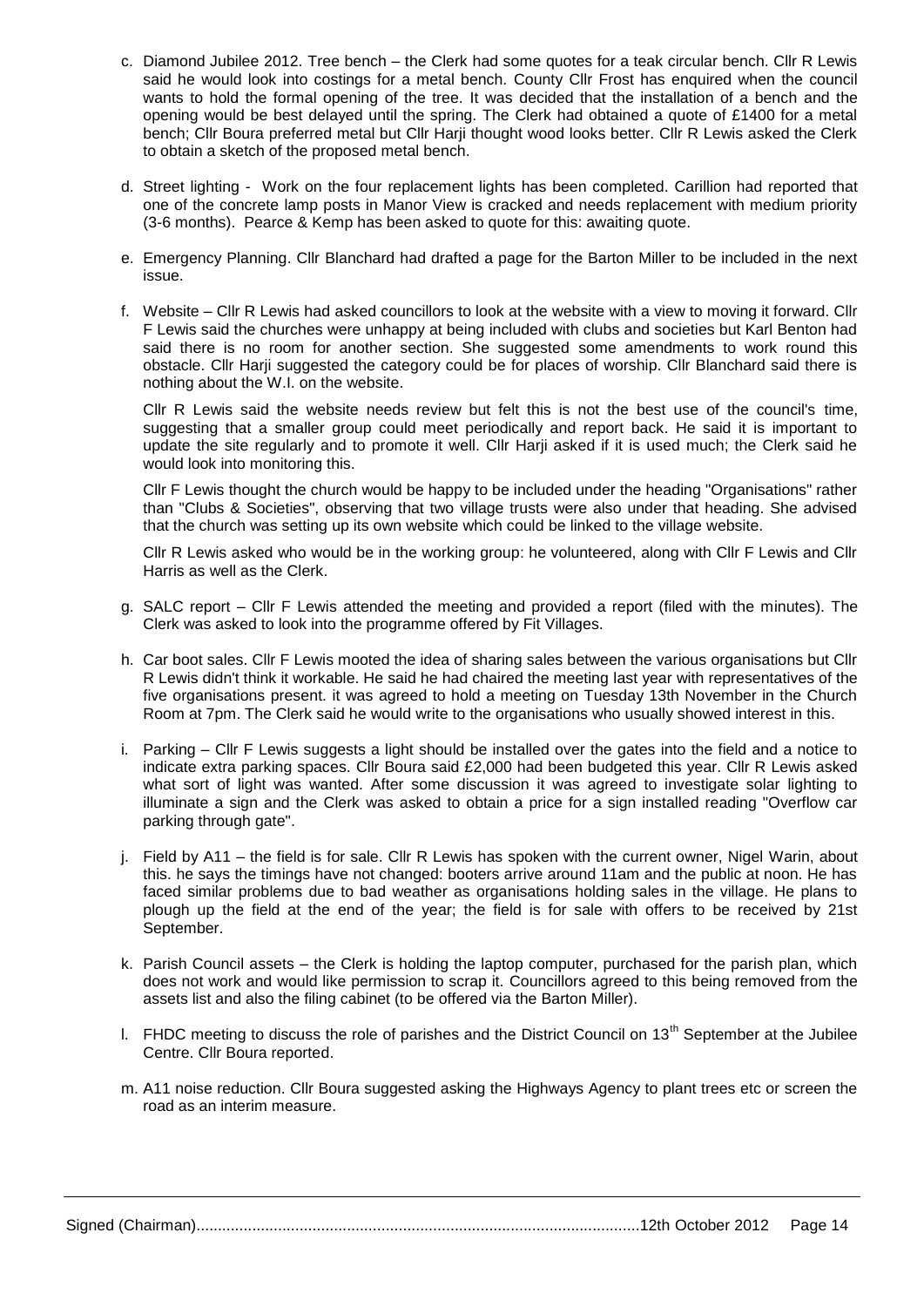#### **5. Reports from the District Councillor**

District Cllr Huggan reported on proposed changes to the planning requirements, expressing concern that if implemented, the democratic rights of neighbours would be removed. He said that in any case very few such applications were made so the proposal was more political than practical. He did, however, think there could be room for amendments to the Barton Mills development line, having discussed this with Cllr R Lewis. He also discussed shared services, noting more movement to St Edmundsbury and said that he was asking Parish Council chairmen to decide how to dispense hi £2,500 locality budget between the three parishes in his ward.

#### **6. Finance - Standard Payments for approval (inc. VAT)**

- a. £544.00 J Bercovici (clerk's net salary, July/August 2012) chq. 1197
- b. £136.00 HMRC (PAYE, July/August 2012) chq.
- c. £31.36 J Bercovici (clerk's expenses July/August 2012) chq. 1197

Cllr Boura proposed agreeing the standard payments: all in favour.

#### **Special payments for approval (inc. VAT)**

- d. £636.40 Suffolk ACRE (Zurich insurance) chq. 1198
- e. £217.50 Barton Mills Village Hall (hall hire April-June including Jubilee weekend) chq. 1202
- f. £443.48 BA Electrical (wire socket for external temporary supply and supply 50 metre lead) chq. 1199 (the Clerk applied to both the Burrell Trust and the 100 Club for a grant – these organisations decided between them that it would be better for the Burrell Trust to consider this given the restrictions on how it can spend money – only on the field and village hall - compared with the wider remit of the 100 Club). Cllr R Lewis further clarified this, informing councillors that there had been no time to go through the proper procedures.

g. £337.50 OPGS (grass and hedge cutting, June and July) – chq. 1201

Cllr Boura proposed agreeing the special payments: all in favour.

#### **Receipts**

h. £100 St Mary's Church (car boot sale donation)

#### **7. Planning.**

Note - *ITALICS: Parish Council comments passed to Forest Heath DC.* **Bold: Forest Heath DC decision**

#### **General and for consideration:**

a. F/2012/0544/FUL Land at Church Lane – erection of 6 No. affordable houses with new vehicular access and landscaping (Departure from the Development Plan). *Cllr Boura proposed no objection subject to a small amendment that the footpath be extended across all the houses to the driveway to enhance the visitor parking access to the front of all the houses: all in favour.*

Cllr F Lewis asked when publicity would go out for possible residents. Cllr Boura thought the criteria for conditions and procedures for who should be awarded the properties should be set out in the application; the Clerk said he would seek clarification on this. Cllr R Lewis thought the right balance had been struck between shared ownership (two properties) and rental properties (four).

b. F/2012 /0464/FUL Land at Bay Farm – installation of a 7.5MW Solar Farm (Major Development) (Departure from the Development Plan). *Cllr Boura proposed no objections: all in favour.*

#### **Awaiting Forest Heath decisions and pending appeals.**

- c. F/2012/ Use of storage building for the relocation of chalk processing plant including revised layout and modification to the building to accommodate chimney: consultation on planning application which will be determined by Suffolk County Council. Cllr Boura thought there was no problem with this.
- d. F/2012/0245/HOU 60 The Street erection of detached double garage with Media Room/Gym over. Cllr Boura could see no grounds to object although she said she would prefer different windows. Cllr Mullender said he understood the planners had insisted on the windows on the current plans. *Cllr Boura proposed no objection in principle but added the comment that the windows should be changed to match the rest of the house. All in favour.*

#### **Forest Heath Decisions**

e. F/2012/0397/FUL Land to rear of Bull Cottage, Newmarket Road – Erection of dwelling (access via The Street) (Development affecting a Public Right of Way). *Cllr Boura proposed objecting to the application on the grounds that it is overdevelopment of the site, too close to the adjacent property and not in keeping with the area: all in favour.* **REFUSED**